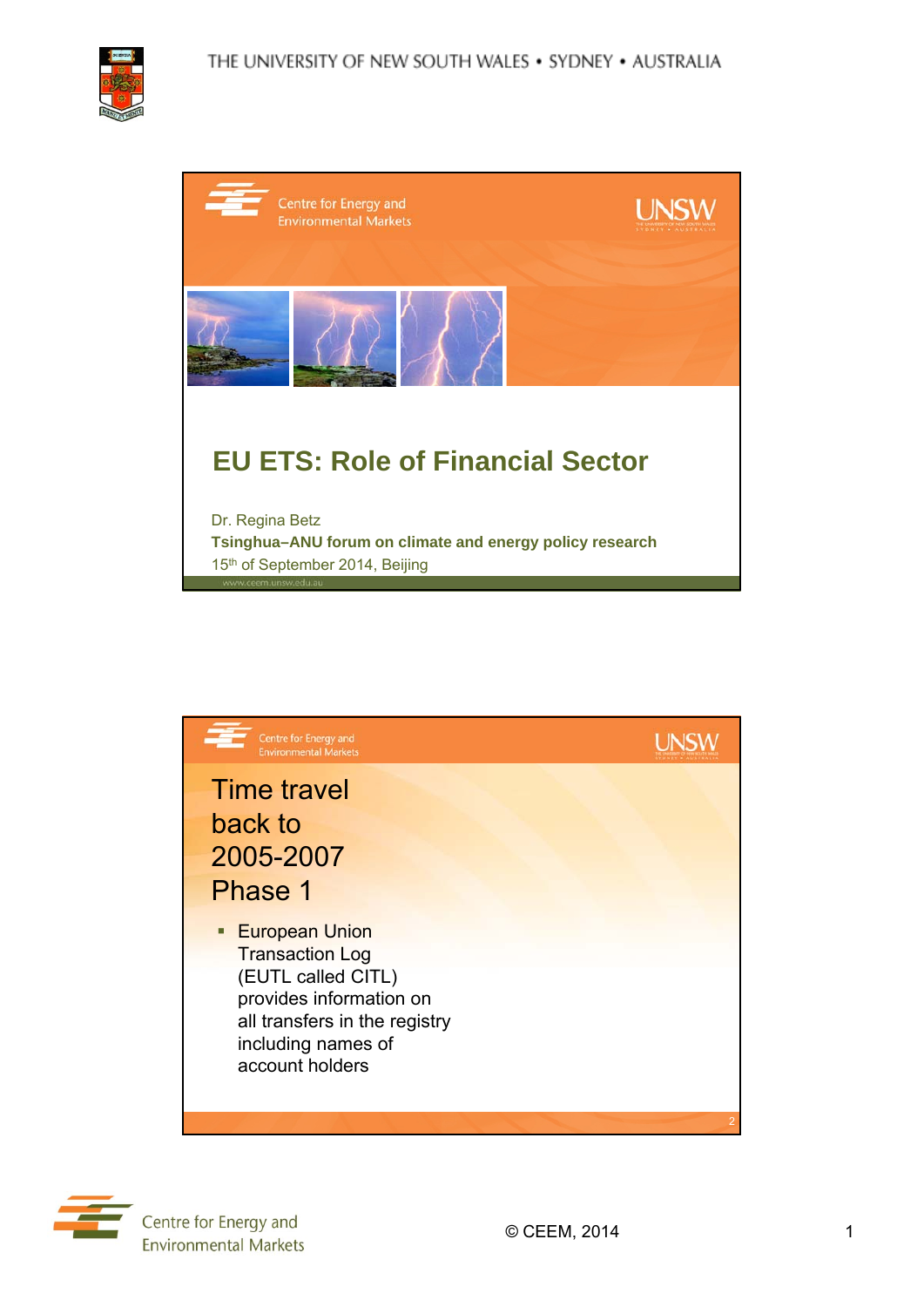







Centre for Energy and **Environmental Markets**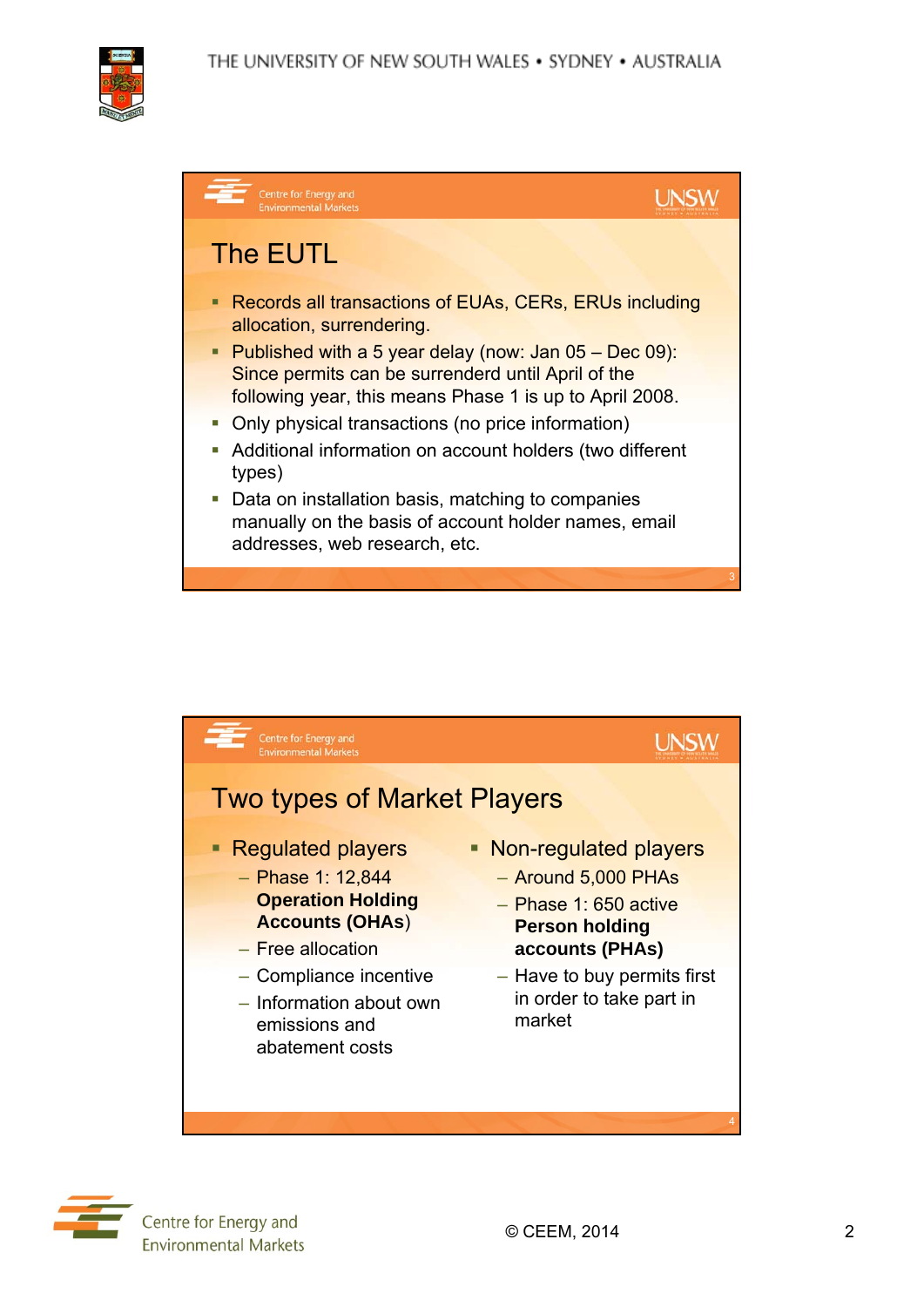





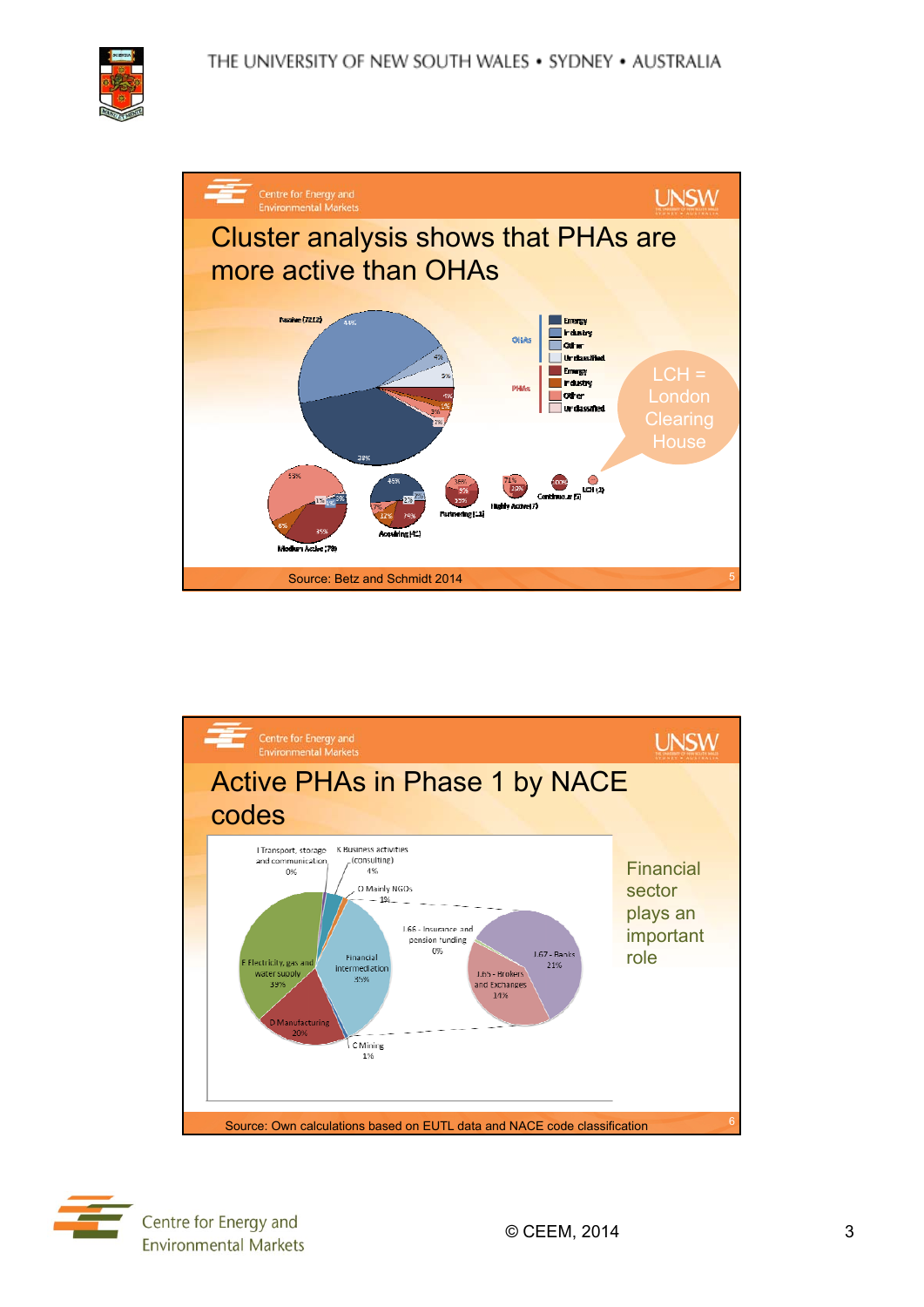



| Centre for Energy and<br><b>Environmental Markets</b>                                                                |                          |               |                         |                                     |                   |               |                         | <b>LINSV</b> |
|----------------------------------------------------------------------------------------------------------------------|--------------------------|---------------|-------------------------|-------------------------------------|-------------------|---------------|-------------------------|--------------|
| Dominant role of financial & energy sector                                                                           |                          |               |                         |                                     |                   |               |                         |              |
| Entities with highest transaction volumes on forward and futures delivery days                                       |                          |               |                         |                                     |                   |               |                         |              |
|                                                                                                                      |                          |               |                         |                                     |                   |               |                         |              |
|                                                                                                                      |                          |               | Representing a share of |                                     |                   |               | Representing a share of |              |
|                                                                                                                      | Volume on                | The           |                         |                                     | <b>Volume</b> on  | The           |                         |              |
|                                                                                                                      | forward /                | company's     | <b>Total trading</b>    |                                     | forward /         | company's     | <b>Total trading</b>    |              |
| Company                                                                                                              | futures                  | total trading | volume on               | Company                             | futures days      | total trading | volume on               |              |
|                                                                                                                      | days (Mt)                | volume in     | forward /               |                                     | (M <sub>2</sub> ) | volume in     | forward /               |              |
|                                                                                                                      |                          | Period I      | futures days            |                                     |                   | Period I      | futures days            |              |
|                                                                                                                      | Clearing house, exchange |               |                         |                                     | <b>Utilities</b>  |               |                         |              |
| <b>LCH Clearnet</b>                                                                                                  | 204                      | 91%           | 17%                     | ELECTRICITE DE FRANCE               | 40                | 67%           | 3%                      |              |
| NASDAQ OMX (Nordpool)                                                                                                | ۹                        | 11%           | 1%                      | <b>RWE AG</b>                       | 28                | 42%           | 2%                      |              |
| CDC                                                                                                                  | 6                        | 5%            | 1%                      | <b>E.ON SE</b>                      | 25                | 35%           | 2%                      |              |
|                                                                                                                      | Financial actors         |               |                         | <b>SSE PLC</b>                      | 22                | 60%           | 2%                      |              |
| <b>UBS AG*</b>                                                                                                       | 119                      | 82%           | 10%                     | <b>ENEL SPA</b>                     | 18                | 27%           | 2%                      |              |
| Calvon Financial<br>BARCLAYS PLC*                                                                                    | 71<br>68                 | 89%<br>43%    | 6%<br>6%                | <b>ENBW AG</b><br>GDF               | 18<br>16          | 57%           | 1%                      |              |
|                                                                                                                      |                          |               | 3%                      |                                     | 16                | 19%<br>59%    | 1%<br>1%                |              |
| AGEAS SANV*<br><b>BNP PARIBAS*</b>                                                                                   | 34<br>33                 | 38%<br>72%    | 3%                      | <b>ESSENTN.V.</b><br>ALLIANDER N.V. | 15                | 41%           | 1%                      |              |
| MORGAN STANLEY"                                                                                                      | 25                       | 58%           | 2%                      | <b>IBERDROLA SA</b>                 | 14                | 67%           | 1%                      |              |
| GOLDMAN SACHS GROUP*                                                                                                 | 25                       | 78%           | 2%                      | <b>CENTRICA PLC</b>                 | 13                | 35%           | 1%                      |              |
| SOCIETE GENERALE                                                                                                     | 18                       | 48%           | 1%                      | <b>DRAX GROUP PLC</b>               | 12                | 56%           | 1%                      |              |
| ROYAL BANK OF SCOTLAND                                                                                               | 13                       | 49%           | 1%                      | CEZAS.                              | 12                | 67%           | 1%                      |              |
| <b>COMMERZBANK AG</b>                                                                                                | 13                       | 37%           | 1%                      | VATTENFALL AB                       | 12                | 35%           | 1%                      |              |
| SAL OPPENHEIM JR. & CIE. *                                                                                           | 9                        | 53%           | 1%                      | Deeside Power Limited               | 8                 | 25%           | 1%                      |              |
| <b>NUCLEAR LIABILITIES FUND</b>                                                                                      | 9                        | 74%           | 1%                      | <b>VEOLIA ENVIRONNEMENT</b>         | 7                 | 33%           | 1%                      |              |
| <b>PCE</b> Investors                                                                                                 | Ř                        | 67%           | 1%                      | Sempra Energy Europe Ltd.           | $\overline{7}$    | 44%           | 1%                      |              |
| MERRILL LYNCH & CO.*                                                                                                 | 8                        | 34%           | 1%                      |                                     | Energy            |               |                         |              |
| <b>DEUTSCHE BANK AG*</b>                                                                                             | ĥ                        | 33%           | 1%                      | <b>ROYAL DUTCH SHELL</b>            | 24                | 41%           | 2%                      |              |
|                                                                                                                      | Industry                 |               |                         | BP PLC                              | 18                | 41%           | 1%                      |              |
| <b>SAINT GOBAIN SA</b>                                                                                               | 19                       | 39%           | 2%                      | <b>BHP BILLITON LIMITED</b>         | 9                 | 76%           | 1%                      |              |
| <b>RHODIASA</b>                                                                                                      | 10                       | 43%           | 1%                      | <b>TOTAL S.A.</b>                   | 8                 | 56%           | 1%                      |              |
| Source: EUTL: own estimation                                                                                         |                          |               |                         |                                     |                   |               |                         |              |
| Note: All of the companies shown are involved in at least 1 % of the total volume transacted on those days;* denotes |                          |               |                         |                                     |                   |               |                         |              |
|                                                                                                                      |                          |               |                         |                                     |                   |               |                         |              |
| accounts that have direct transactions with LCH Clearnet ('clearing accounts')                                       |                          |               |                         |                                     |                   |               |                         |              |

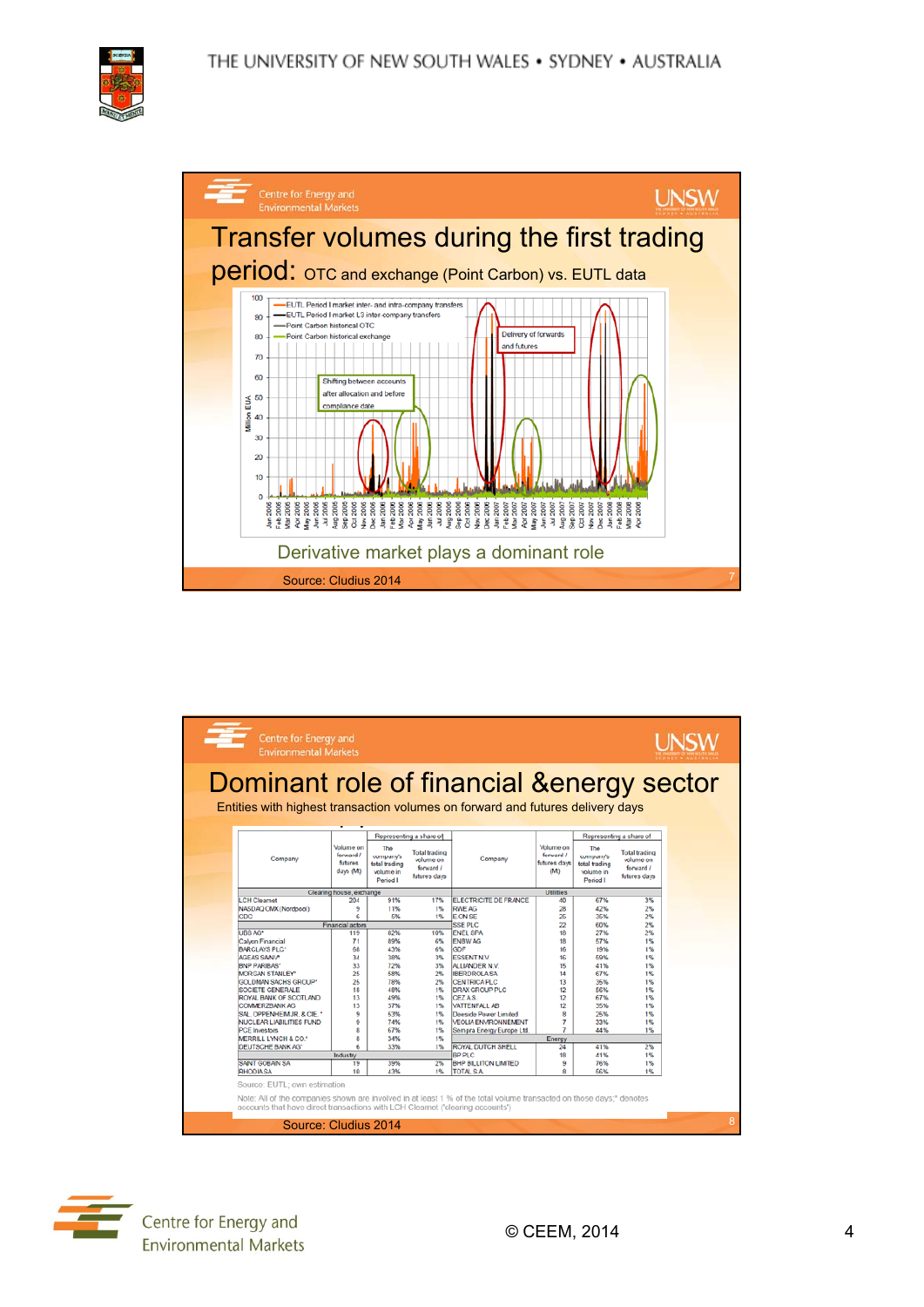





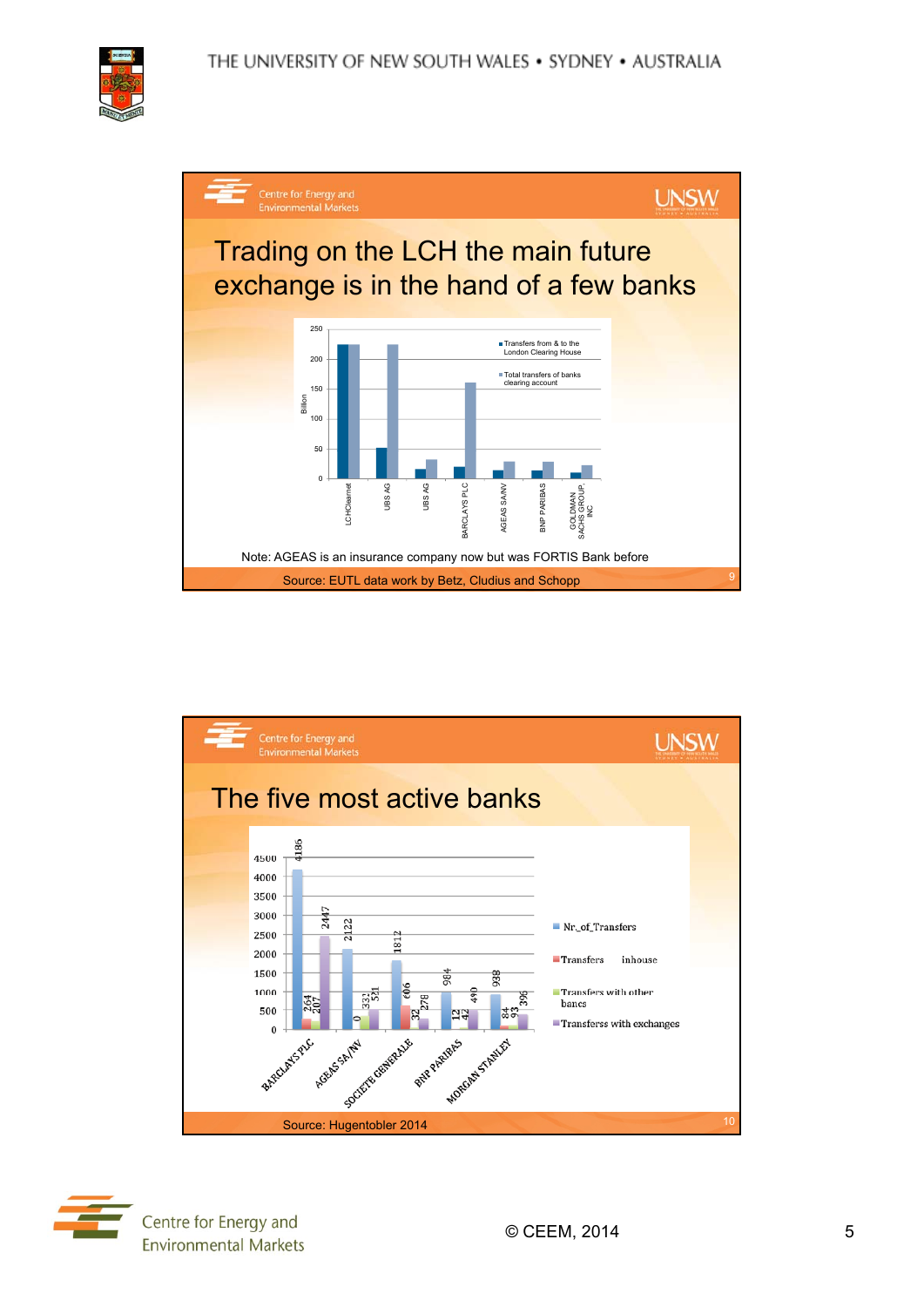







Centre for Energy and **Environmental Markets**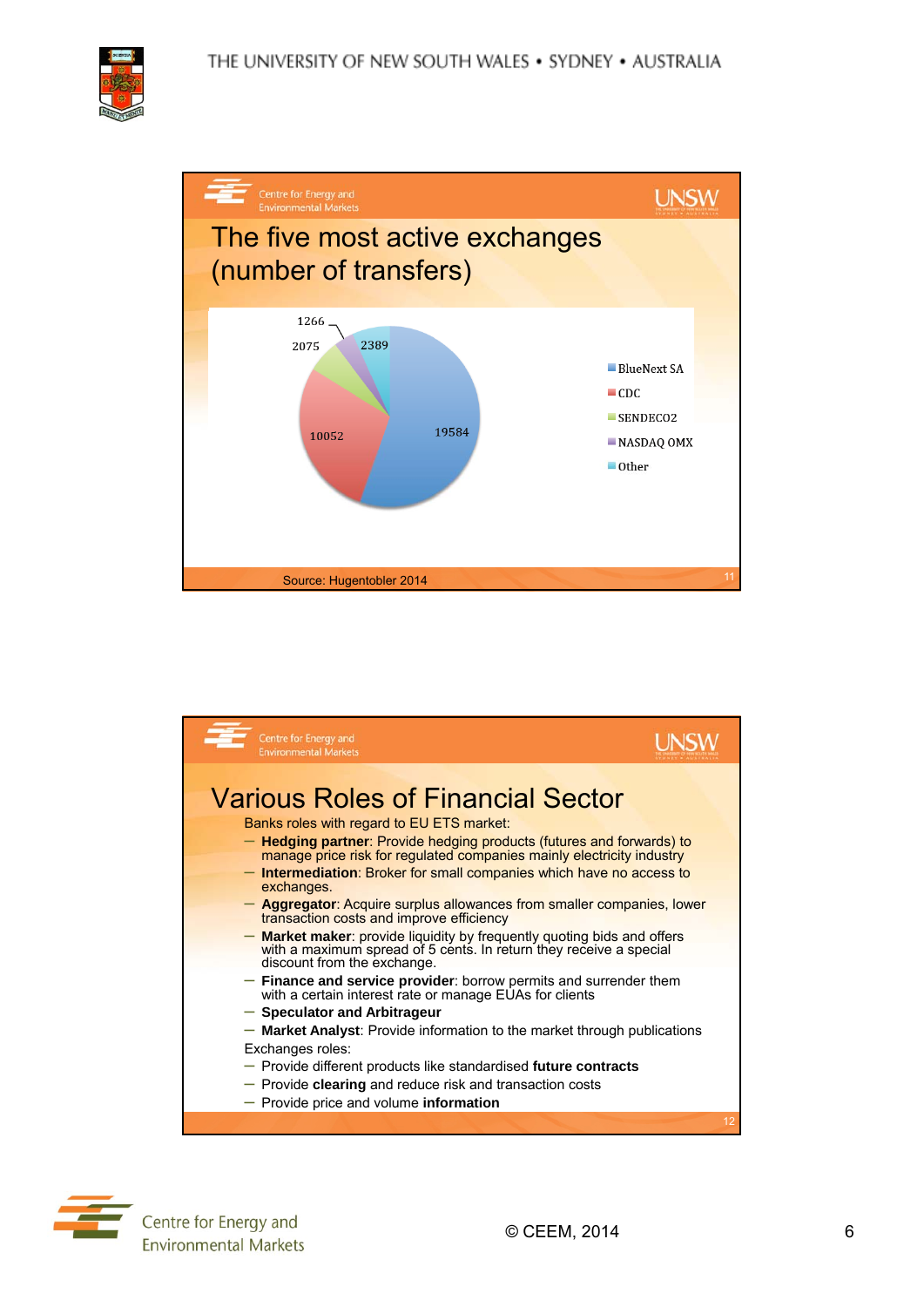

| Centre for Energy and<br><b>Environmental Markets</b>                                                                                                                                                                                                                                                                                                                                                                                                                                                                                                                                                                                                       |    |
|-------------------------------------------------------------------------------------------------------------------------------------------------------------------------------------------------------------------------------------------------------------------------------------------------------------------------------------------------------------------------------------------------------------------------------------------------------------------------------------------------------------------------------------------------------------------------------------------------------------------------------------------------------------|----|
| <b>Today Phase 3</b><br>Change in EU ETS Design<br>- 50% free allocation and 50% auctioning                                                                                                                                                                                                                                                                                                                                                                                                                                                                                                                                                                 |    |
| <b>Financial Sector changes</b><br>- Main spot exchanges like BlueNext close down end of 2012<br>- EEX becomes major spot exchange and provides main auction platform<br>- ICE ECX is the most active future exchange<br>Many banks closed down commodity trading desks due to new<br>$-$<br>regulations for commodity trading which have been introduced after the<br>financial crises<br>- New trading companies are formed<br>- Those overtake "bank roles" as they do not fall under financial<br>regulations<br>- Banks may pursue cost of carry arbitrage, e.g. buy spot from<br>auction/industry, hold EUA and sell futures to electricity providers |    |
|                                                                                                                                                                                                                                                                                                                                                                                                                                                                                                                                                                                                                                                             | 13 |